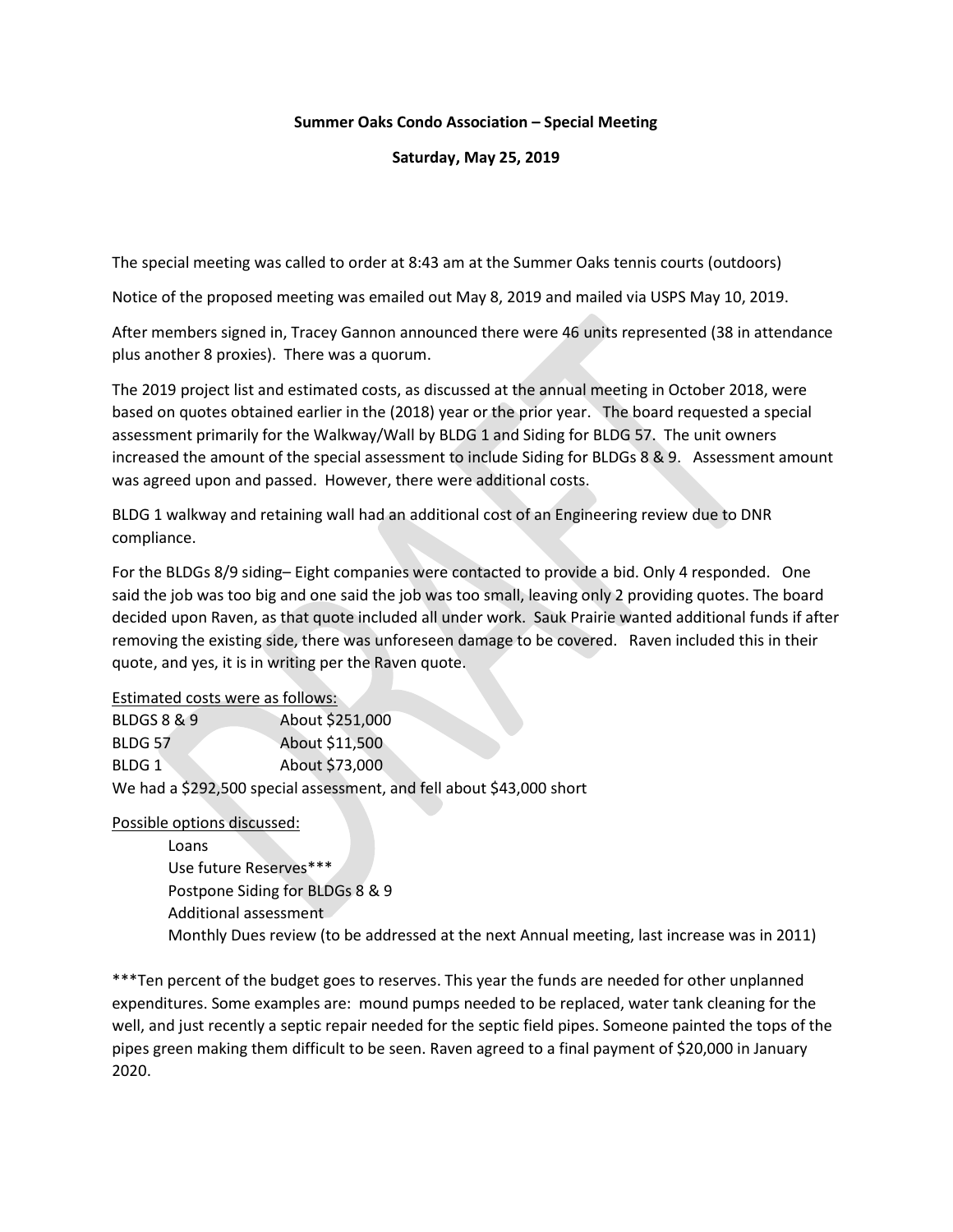Randy (unit 12) suggested an additional assessment of \$700 per unit.

Pat (unit 30) asks if we can side one Building now and one Building later.

Tracey suggested concerns over rising costs by delaying buildings 8 & 9 to the next year. If the buildings were split, one in 2019 and one in 2020, there is a possibility of finding issues with the first building that would carry over to the other building. Pricing would most likely go up and it would be better if both buildings were done at the same time.

Donna Siil (unit 7) thought when the Brown units were sided the  $2^{nd}$  building (#1) was more money. Russ (unit 80) said it was less money as BLDG 3 had insulation and BLDG 1 did not as it was not needed. Insulation should be the homeowner's responsibility.

Shelley (unit 71) asks how much rot there was under the siding. Russ said we would not know until old siding was down, but he can show some over by his unit. The new siding would include Tyvek to help prevent that condition.

Adil (unit 53) suggested spending \$5000 to have the problem properly assessed before spending \$300K. Tracey said BLDG 8 (built in 1988 or 89) already has siding coming off with rot. Randy (Unit 12) says siding this old is due to be replaced and best not to wait any longer. Russ said one homeowner already personally fixed some siding issues by his unit.

JP (unit 66) suggested to round up to \$1,000 per unit

Tracey said the Unit 1 Walkway / Wall estimates were incomplete as they were still getting quotes for the railings – estimated at \$7000-\$8000.

Someone asked how are we paying the contractors? Will the projects roll over to the following year anyway? Will payment be made next year? Tracey responds we will put 30% down, and then pay in full at the end when one building is complete, then another 30% for the next building. \$20,000 could be paid in January 2020.

Someone expressed concern over a line on the BLDG 1 wall contract that includes a \$2.50 per gallon maximum gasoline charge and they ability for them to charge more if gasoline goes up, and how much will that be? Russ responds it depends on the current cost of gas at that time.

Jim Pepper (unit 77) asked if there is a state law on how much of an Emergency fund we must have. Tracey responded no. Tracey/Russ said we have \$10,000 in reserves. Currently the property insurance has a \$10,000 per incident deductible plus we have other unforeseen expenditures to worry about. We only have 1 insurance company willing to insure SOCA. We try not to make any claims.

Tracey said when looking at changing to a \$25,000 insurance deductible, it would only save \$3000 per year and it was not worth it. When the deductible was changed from \$5000 to \$10,000 there was a significant amount. Insurance is now about \$27,000 per year and has gone up \$5000 in the last few years. Someone noted we have not raised the monthly dues to cover this.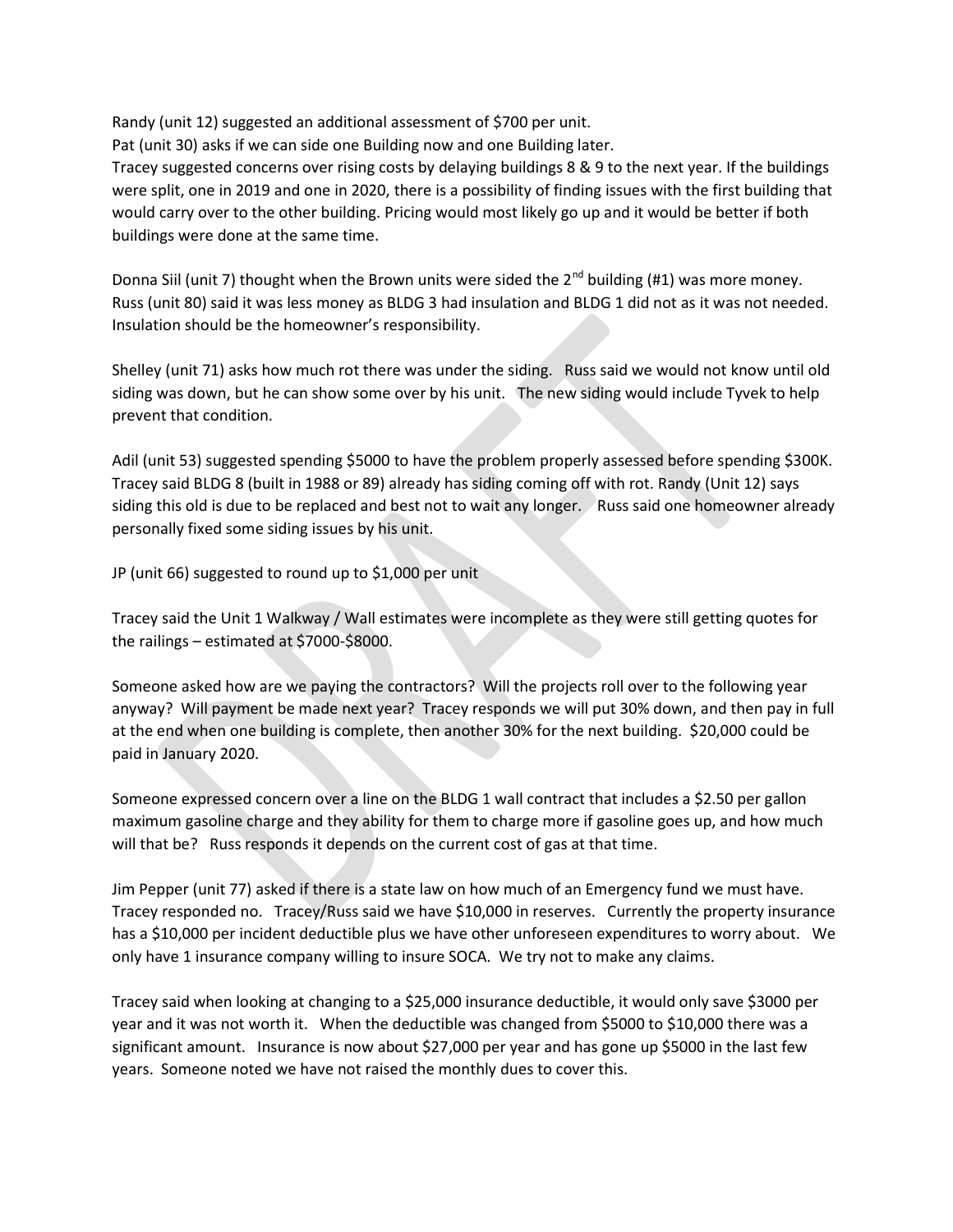Pat (unit 30) says his daughter had a comparable condo in Waukesha (2 bed, 1 bath) but with no pool, no shoreline or dock and no tennis courts, and paid the same amount as we do (\$230 per month). SOCA is not a cheap place to live as there is so much to maintain and costs do go up. Plus, we have completed some major projects such as the shorelines and new stairs.

Janie (unit 59) suggested the assessment should be \$1000 per unit.

Jaime (unit 29) said we have to take care of our property, but the multiple assessments are also affecting the ability to sell and finance property sales.

Bill (unit 65) inquires about a walkway issue over by him and why the front porches are the homeowner's responsibility. A review of the Condo documents is needed to more clearly define who is responsible for what will be done.

Russ says in the October Annual meeting this was brought up that porches need to be taken care of by the homeowner. Limited common property is the only responsibility of the Association – not the portions only used by a single homeowner.

Bill (unit 65) said more stairs need to be fixed by him.

Russ said to paint all the decks in BLDGS 8 & 9 would cost \$128,000 estimated.

Tracey said we need to attack certain projects first that are safety issues and get the others in line as we discussed at the annual meeting. We will add Bill's concerns at the next annual meeting.

Jaime (unit 29) reminds us that someone painted their deck the wrong color and had to change it. What color standards do we have?

Jim (Unit 77) says the management company should be the responsible for managing the project and quotes. Russ says that is an extra charge per our contract with them.

Stan (unit 45) suggested thinking of assessments of \$1500 or \$1000 or \$700. Tracey said maybe \$400-500 now and then re-evaluate in the fall. Someone expressed concern over 2 more assessments instead of just 1.

Someone also suggested increasing monthly dues (\$250 year 1 and \$300 year 2) since it has been a long time – Tracey said this should be reviewed at the next annual meeting. Someone said \$300 per month is too high for the one bedroom units in relation to the overall unit cost.

Someone was concerned with the additional assessment overall. Tracey said she didn't want another assessment either.

Bob (unit 29) suggested \$500 end of summer and another \$500 by end of year. Russ suggested \$500 now and wait until October for the next portion.